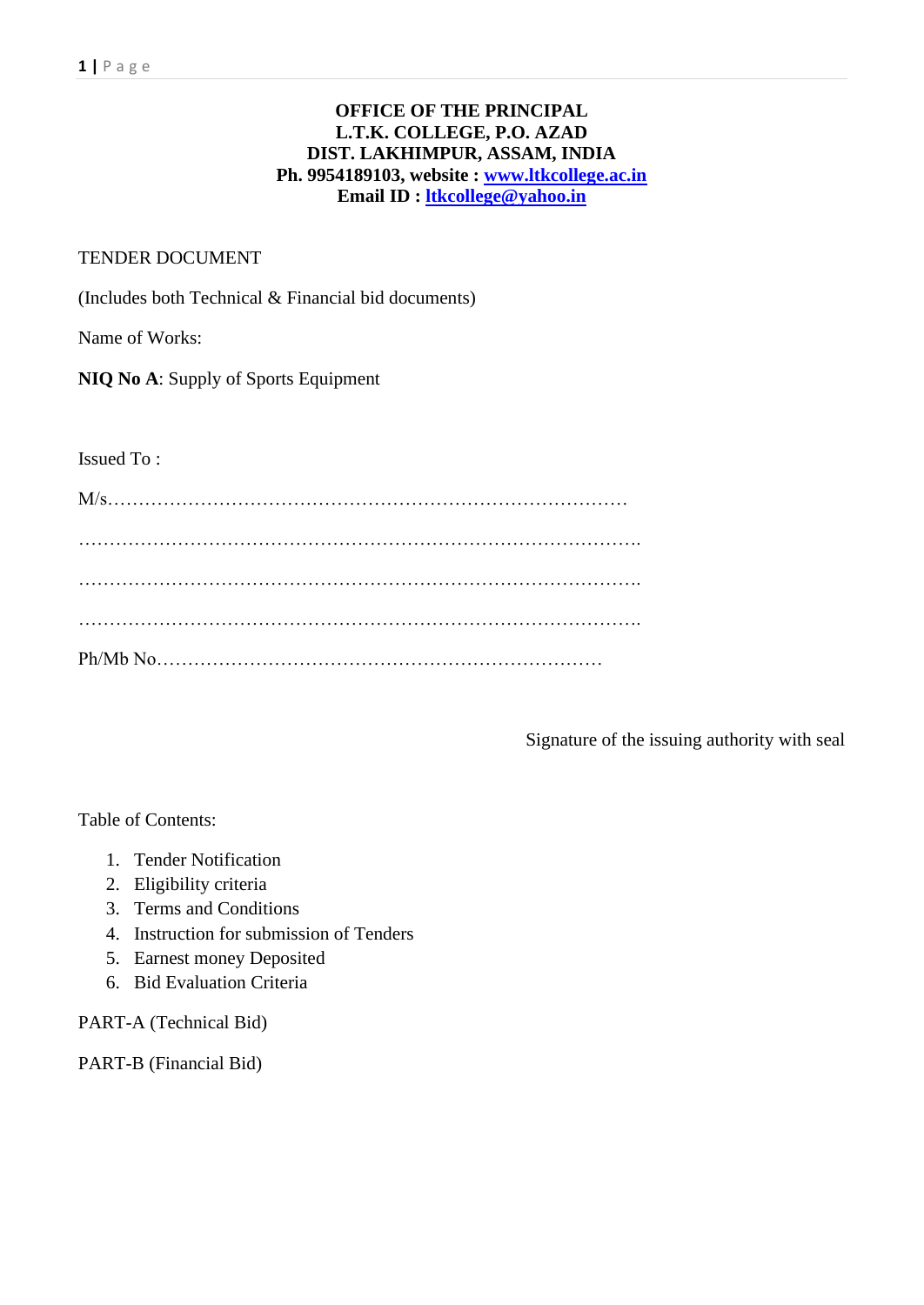Ref. No. LTKC/RUSA/2019/**4915** 18/04/2022

#### **TENDER NOTICE**

Sealed quotations are invited affixing court fees stamp of Rs. 8.25 (Rupees Eight and twenty-five paisa only) are invited from reputed firms/suppliers under RUSA 2.0 for supplying Sports Equipment. Visit college website www.ltkcollege.ac.in for details.

> Sd/- Dr. B.K. Saikia Principal L.T.K. College, Azad North Lakhimpur e-mail : ltkcollege@yahoo.in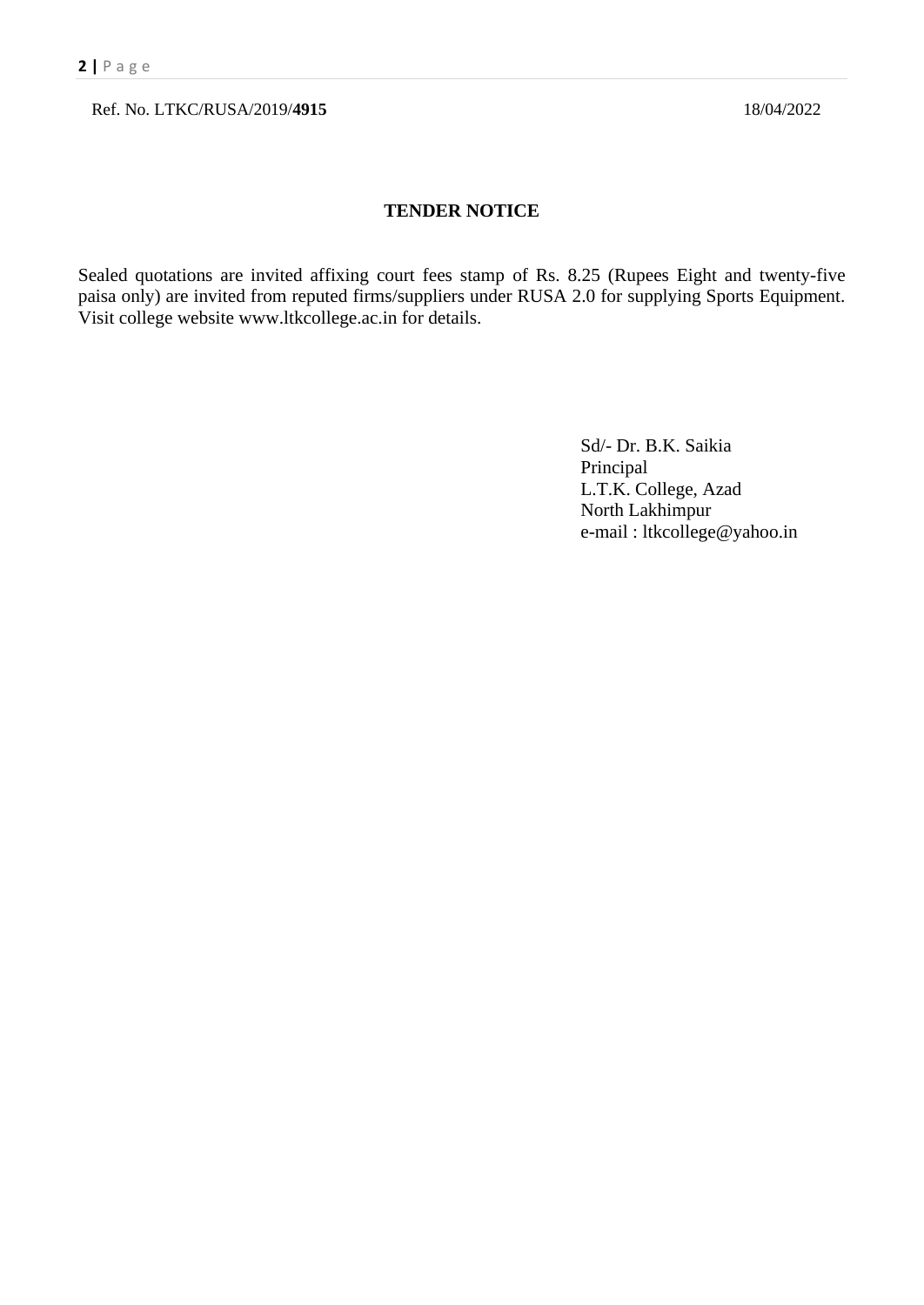# **Tender Notification**

L.T.K. College Azad, North Lakhimpur Pin-7870031 Rashtriya Uchchatar Siksha Abhiyan Mobile No : 9954189103, website : ltkcollege.ac.in Email ID : [ltkcollege@yahoo.in](mailto:ltkcollege@yahoo.in)

| Particulars                                                                                     | Details                                                                                                                                                                                                                                                                                                                                                                                                                                                                                                                                                         |
|-------------------------------------------------------------------------------------------------|-----------------------------------------------------------------------------------------------------------------------------------------------------------------------------------------------------------------------------------------------------------------------------------------------------------------------------------------------------------------------------------------------------------------------------------------------------------------------------------------------------------------------------------------------------------------|
| Nature of work                                                                                  | NIQ No A                                                                                                                                                                                                                                                                                                                                                                                                                                                                                                                                                        |
|                                                                                                 | Supply of Sports Equipments<br>(List Enclosed in Annexure-IV)                                                                                                                                                                                                                                                                                                                                                                                                                                                                                                   |
| Details of Contact Persons for<br>Clarification/quarries                                        | Mr. Manash Protim Borah<br>Coordinator<br>RUSA, L.T.K. College, Azad, North Lakhimpur,<br>Assam<br>Mobile No-9864178042<br>Email: mpborah36@gmail.com<br><b>OR</b><br>Dr. Bubul Kr. Saikia<br>Principal<br>L.T.K. College, Azad, North Lakhimpur, Assam<br>Mobile No-9954189103<br>Email:bksaikia12@rediffmail.com                                                                                                                                                                                                                                              |
| Mode of Tendering                                                                               | 1. Details Terms and Conditions can be obtained<br>/downloaded from the college website<br>www.ltkcollege.ac.in. Hard copy can be<br>obtained from College Office during the office<br>hours.<br>2. Tenders have to be submitted in the College<br>during the office hours<br>The bidders have to submit the sealed tenders<br>3.<br>by affixing non refundable Court fee stamps of<br>Rs. 8.25 (Eight rupees and twenty five paisa<br>only)<br>The bidders must have to submit their tenders<br>4.<br>separately including both Technical and<br>financial bid |
| Cost of Tender documents                                                                        | Rs.1000/-                                                                                                                                                                                                                                                                                                                                                                                                                                                                                                                                                       |
| No. of Covers                                                                                   | 1. Technical Bid<br>2. Financial Bid                                                                                                                                                                                                                                                                                                                                                                                                                                                                                                                            |
| <b>Estimated Tender (Approx)</b><br>Items included in Price Schedule<br>Package D (Annexure-II) | <b>Sports Equipments</b>                                                                                                                                                                                                                                                                                                                                                                                                                                                                                                                                        |

## **NOTICE INVITING QUOTATIONS (NIQ)**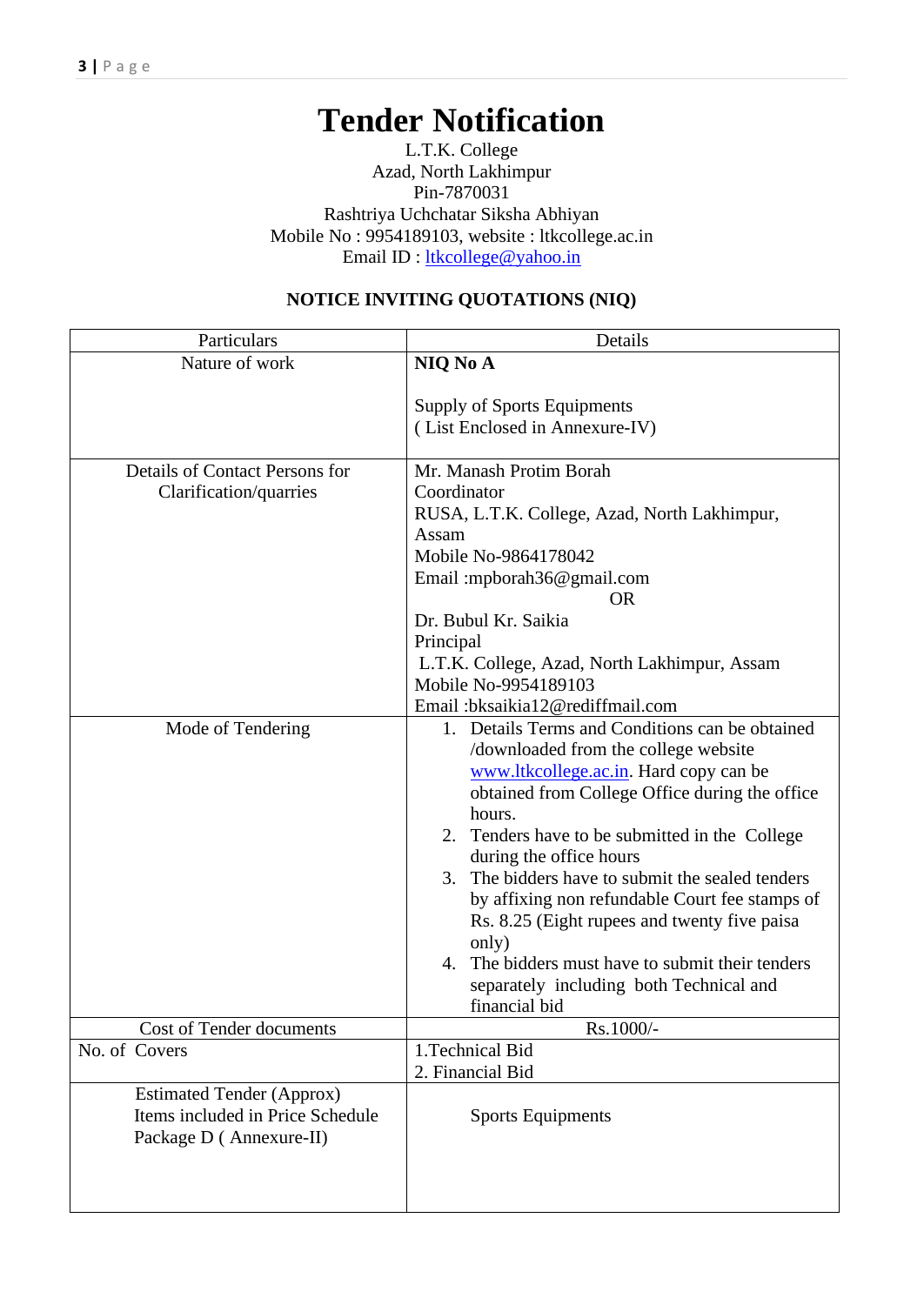| <b>Token Earnest Money Deposited (EMD)</b><br>(Refundable)<br>Items included in Price Schedule<br>Package D (Annexure-VII) | Token Earnest Money Deposited (EMD) (Refundable)<br>$0.5\%$ |
|----------------------------------------------------------------------------------------------------------------------------|-------------------------------------------------------------|
| Date of Publishing Tender                                                                                                  | $20th$ April, 2022                                          |
| Website for obtaining / Downloading                                                                                        | www.ltkcollege.ac.in.                                       |
| <b>Tender Documents Etc.</b>                                                                                               |                                                             |
| Last date of Pre Bid quarries                                                                                              | $23rd$ April 2022                                           |
| Starting date and time of Bid submission                                                                                   | $20th$ April, 2022                                          |
| Closing date and time of Bid submission                                                                                    | $27th$ April, 2022                                          |
| Opening date and time of Technical Bid<br>and Financial Bid                                                                | It will be informed in due time                             |
| Address where Tenders are to be opened                                                                                     | Principal                                                   |
|                                                                                                                            | L.T.K. College, Azad, North Lakhimpur, Assam                |
| Venue for opening Technical and                                                                                            | Office of the Principal, L.T.K. College, Azad, North        |
| <b>Financial Bid</b>                                                                                                       | Lakhimpur, Assam                                            |

## **Notice Inviting Quotations**

Sealed Quotations are hereby invited from Govt. Registered Company/ Firm/authorized dealer/ Suppliers for supplying and installation of the following items.

| Sl. No | Name of the                       | Details                                   | Tentative      | Token       | Cost of     | Date of    |
|--------|-----------------------------------|-------------------------------------------|----------------|-------------|-------------|------------|
|        | work                              |                                           | Amount         | Earnest     | Tender      | Completion |
|        |                                   |                                           | $(In$ Lakh $)$ | Money (     | Paper (Non  |            |
|        |                                   |                                           | (Including)    | Refundable) | Refundable) |            |
|        |                                   |                                           | GST)           |             |             |            |
|        | Supply of<br>Sports<br>Equipments | List<br>Enclosed<br>1n<br>Annexure-<br>IV | 6.00           | 0.5         | Rs.1000     | 15 days    |

## **1. ELIGIBILITY**:

- 1. The Vendors should have the experience of supply of Sports Equipment to colleges/universities, and should have the experience of supply of any one of the above item to any institutions at least last three years.
- 2. Application for tender must include attested certificate copies of valid GST, Income Tax, Professional Tax, Trade License, Pan Card and credential for works done.
- 3. No quoted price above the cost of work mentioned will be accepted.
- 4. No extra cost will be borne by the college.
- 5. The rate should be quoted both in figures as well as in words.
- 6. No extension of time will be allowed.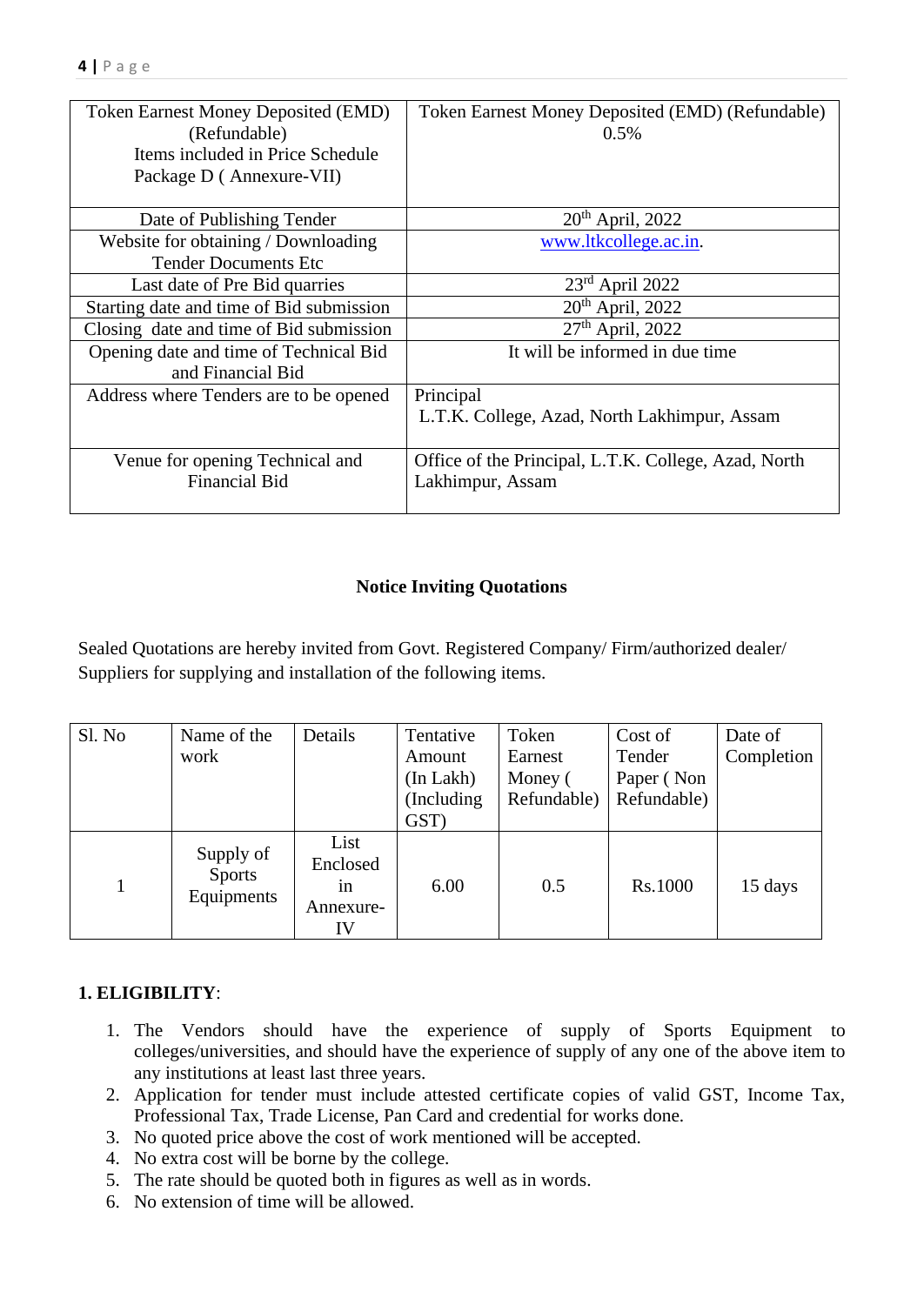- 7. Payment will be made in favour of the selected bidder as per RUSA guidelines on successful completion of the works and observation of necessary formalities as the authority deems fit from time to time as per RUSA norms.
- 8. Since the entire work will be financed from RUSA Project Grant, payment will be made as per RUSA guideline
- 9. The successful bidder has to start of work within five days from the date of issue of work order.
- 10. Acceptance of the lowest tender is not obligatory and the undersigned reserves the right to accept or reject any or all the tenders without assigning any reason.
- 11. The eligible Bidders have to face the project monitoring committee of RUSA in order to negotiate and know the details of the proposed supply work.
- 12. Tender papers have to be collected from office of the undersigned within stipulated dates as mentioned below on showing necessary documents as mentioned and payment of nonrefundable tender paper fees in the form of DD in favour of The Principal, L.T.K. College payable at North Lakhimpur.
- 13. Token earnest money at the rate of  $0.5\%$  percent of total amount has to be deposited in the form of DD in favour of Principal, L.T.K. College payable at North Lakhimpur.
- 14. Eligible bidders may be present at the time of opening of financial bid.
- 15. The firms/suppliers are requested to submit copies of the following documents along with the Technical Bid, failing which their Bids shall be rejected and shall not be further considered:
	- a) Copy of Earnest Money Deposit (EMD)
	- b) Copy of PAN/GIR card, GST registration certificate
	- c) Copy of work experience of similar work during last three years
	- d) Original Tender document duly signed with seal of the farm on each page in token of acceptance of the terms and conditions of the tender.

#### 16. Schedule

- **(a)** Last date of submission of sealed tender : **27 th April, 2022**
- (b) Tentative Date & time of opening tender : It will be informed in due time
	- (i) Technical bid : It will be informed in due time
	- (ii) Financial bid : It will be informed in due time.

Note : In case the said date/s, happen to be a holiday for any reason, the activity will be held on the immediate next working day at the same time  $\&$  place  $\&$  as a consequence any change/s in the date/s of the subsequent activities will be informed through suitable media to all concerned. Selection of the agency will be at the sole discretion of the competent authority of the L.T.K. College who reserves its right to accept or reject any or all the proposals without assigning any reasons. The tender documents for the above work can be obtained from the office of the principal, L.T.K. College, Azad, North Lakhimpur, or can also be downloaded from [www.ltkcollege.ac.in](http://www.ltkcollege.ac.in/)

> Sd/- Principal L.T.K. College, Azad North Lakhimpur, Assam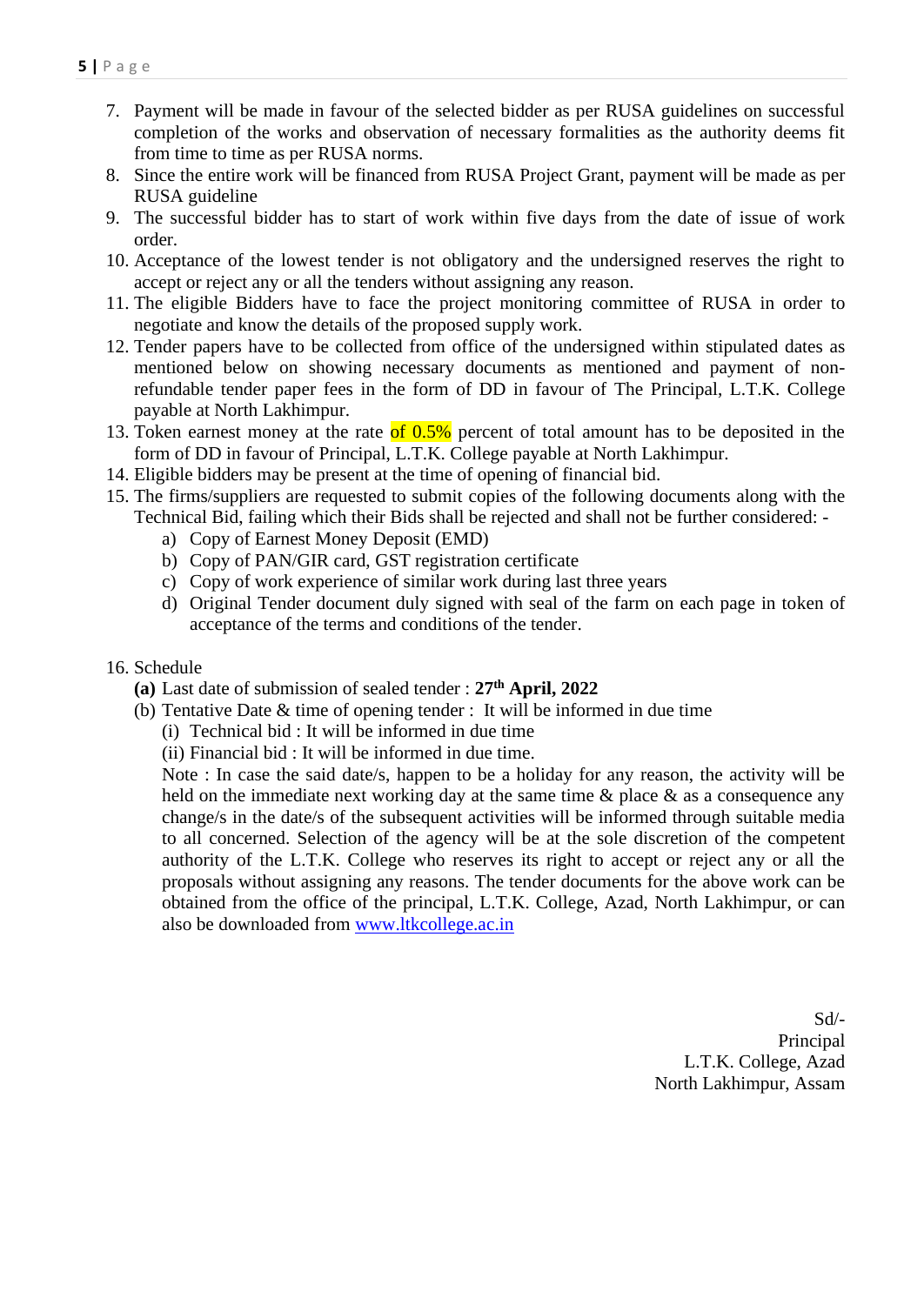## 2. TERMS AND CONDITIONS:

- 1. The contract is to commence from the date of award of contract to the firm and shall continue for the period of six months, unless it is curtailed or terminated by L.T.K. College owing to deficiency of service or supply of substandard quality of materials.
- 2. **Submission of OEM authorization is must every product of Sports equipment.**
- 3. The contract shall automatically expire after six months from commencements of the contract unless extended further by the mutual consent of contracting farm and L.T.K. College .
- 4. The contract may be extended on the same terms and conditions or with some additions/ deletions/ modifications and on satisfactory performance, for a further period of three months with mutual consent.
- 5. The contracting firm shall not be allowed to transfer, assign, pledge or sub-contracts rights and liabilities under this contract to any other company/ farm/ agency etc.
- 6. The contracting farm will be bound by the details furnished by the farm to L.T.K. College, while submitting the tender or at subsequent stage. In case, any of such documents furnished by the farm is found to be false at any stage, it would be deemed to be a breach of terms of contract making the farm liable for legal action besides termination of contract.
- 7. Financial bids of only those firms that are technically qualified shall be evaluated.
- 8. L.T.K. College reserves the right to terminate the contract during initial period after giving a week's notice to the firm.
- 9. All expenses for sending the items supplied to L.T.K. College, Azad, North Lakhimpur, pin 787031, Assam should be borne by the firm.
- 10. The rates quoted shall remain same during the rate contract period and no request for any increase in the rates shall be entertained during the period of the contract
- 11. The owner / supplier/ firm should be available on his/ her own direct telephone (office as well as residence) and also on mobile phone so that he/ she may be contacted immediately in emergency cases.
- 12. Before award of contract, all original documents will be checked by the authority of L.T.K. College and at that time attested photocopies are required to be furnished.
- 13. L.T.K. College shall not be responsible for any financial loss or other injuries to any person deployed by the contracting firm in the course of their performing the duties to L.T.K. College in connection with the supply of items.
- 14. In case of breach of contract by the vendor, L.T.K. College shall have the authority to cancel/ terminate the contract, besides forfeiting the Security Deposits.
- 15. It may specifically be mentioned whether quotation is strictly as per tender specifications/ conditions. Deviation in any form will not be accepted.
- 16. L.T.K. College reserves the right to accept or reject any bid or cancel the tender proceeding without assigning any reason whatsoever. Further L.T.K. College reserve the right to purchase or to purchase any item listed in the price schedules.
- 17. The contract shall be subject to Lakhimpur Jurisdiction. This document and the contract or job award letter issued as a result of the tender process shall be interpreted in terms of Indian loss.
- 18. All disputes arising out of this contract shall be settled amicably by L.T.K. College and the contractor. In the event of failure to reach amicable settlement, the change shall be settled by an Arbitrator appointed by L.T.K. College as per the provisions contained in Arbitration and Conciliations Act 1956.
- 19. The terms and conditions of Rastriya Ucchatar Siksha Abhijan (RUSA) will be followed and implemented strictly.
- 20. The terms and conditions of Public Financial Management System (PFMS) will be followed in case of all financial transaction issues.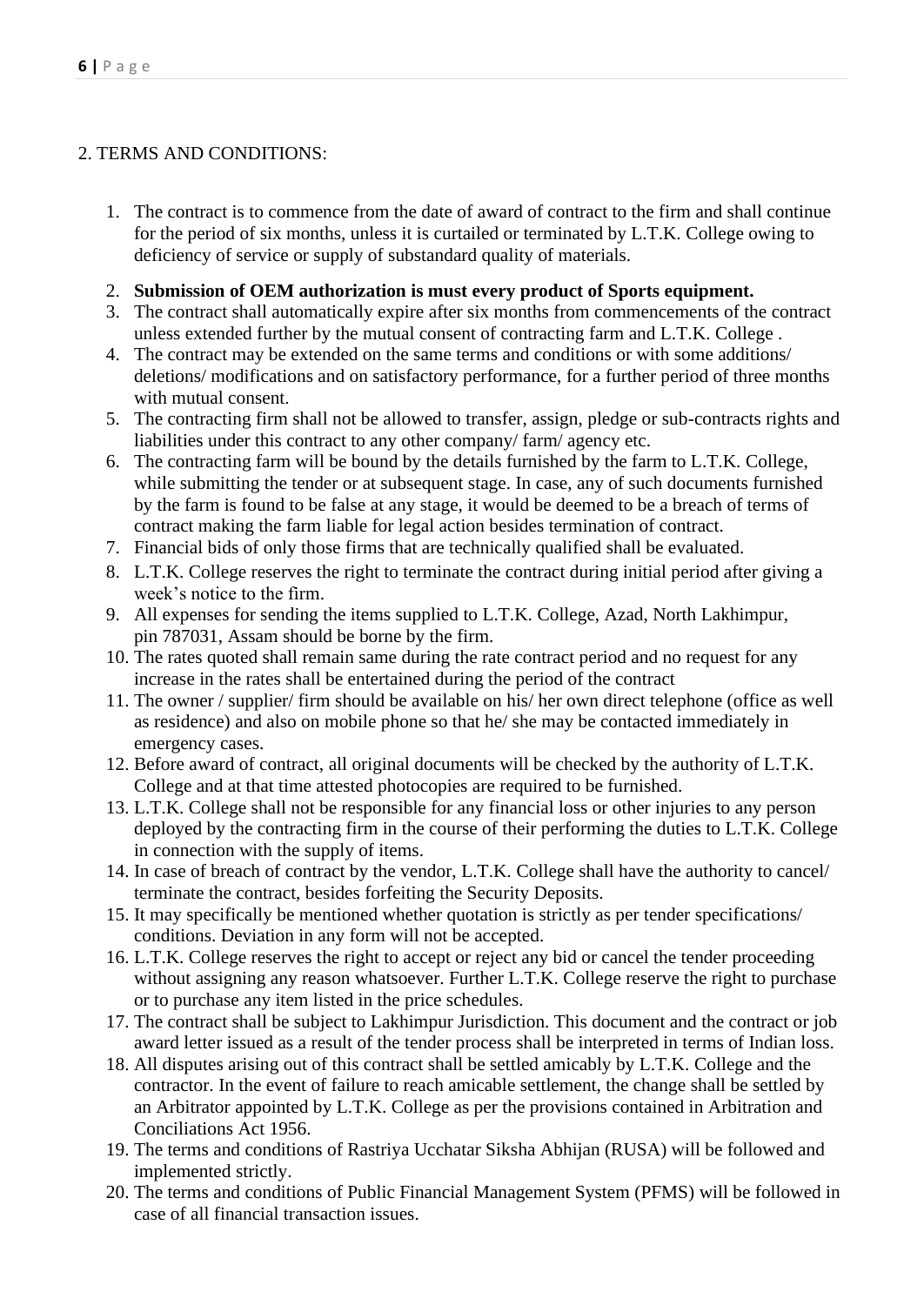- 21. The successful Bidder (s) must sign an agreement with the Authority of the L.T.K. College regarding the contract and supply of materials as well.
- 22. The Contractor will be responsible for supply/installation/refilling/maintenance of all such /chemicals/items/equipment/machineries, etc., used in various facilities of the college

#### **3. INSTRUCTIONS FOR SUBMISSION OF TENDERS**:

- 1. The Contractors are required to submit two separate Bids i.e. Technical and Financial as per prescribed proforma. The two bids should be submitted in two separately sealed envelopes superscribed 'TECHNICAL BID FOR SUPPLYING SPORTS EQUIPMENTS IN L.T.K. COLLEGE and "FINANCIAL BID FOR SPORTS EQUIPMENTS IN L.T.K. COLLEGE. Both sealed envelopes should be put in a third sealed envelope superscribed 'TENDER FOR SUPPLYING SPORTS EQUIPMENTS IN L.T.K. COLLEGE, AZAD, NORTH LAKHIMPUR'.
- 2. The financial bid of only those Contractors who qualify in technical bid evaluation by the concerned committee shall be opened. The financial bids of all those Contractors who have failed to qualify in the technical bid will not be opened under any circumstances.
- 3. The declaration in the prescribed proforma should be enclosed with the Technical Bid.
- 4. The Technical Bid should be accompanied by an Earnest Money Deposit (EMD) as notified elsewhere in the document in the form of DD/Bankers' Cheque for Earnest Money Deposit drawn on issued by any nationalized Bank drawn in favour of 'Principal, L.T.K. College' payable at North Lakhimpur, Lakhimpur.
- 5. The Bidders can submit the tender either by post or by submitting in the box provided in the college in the following address-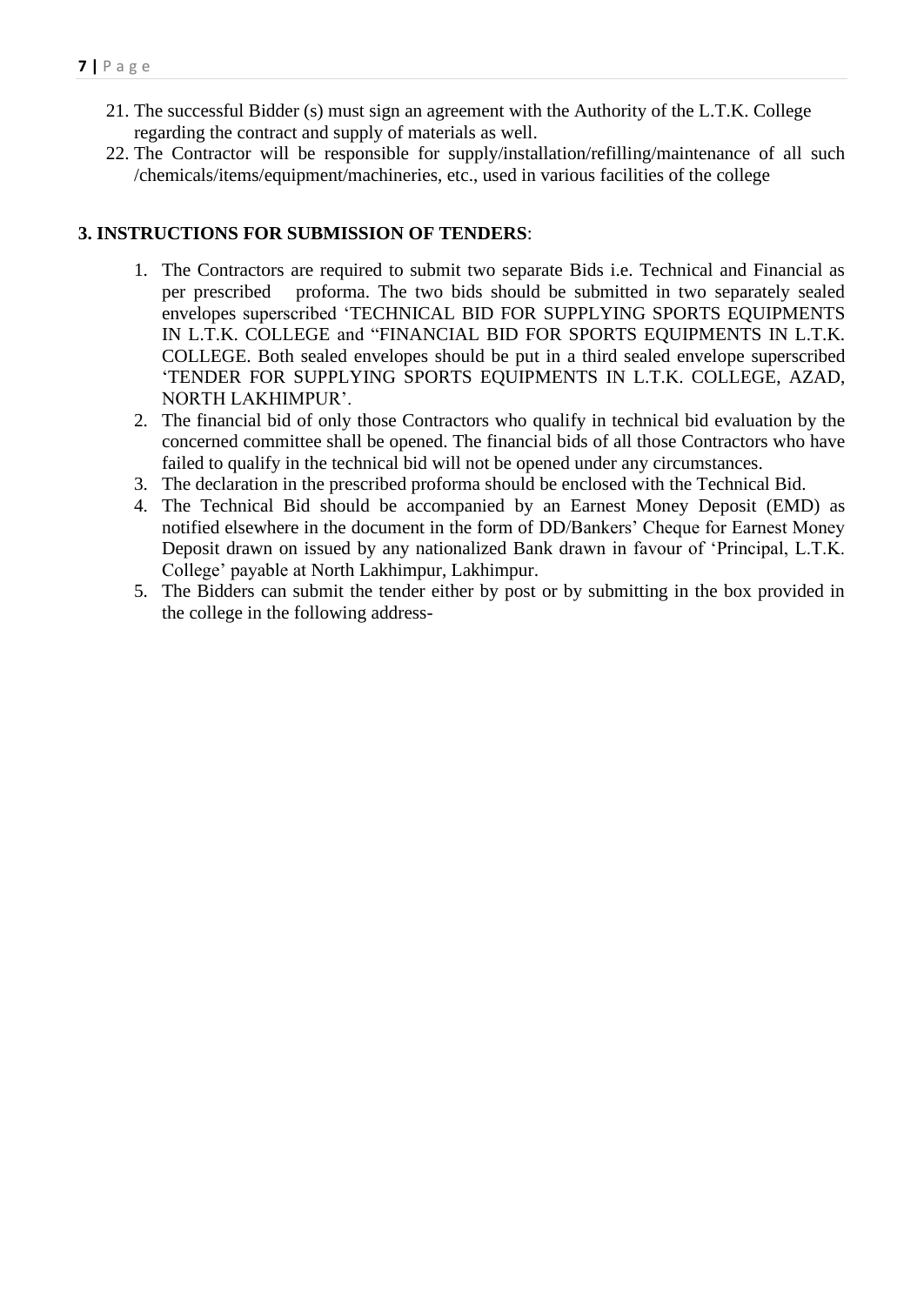To

The Principal L.T.K. COLLEGE Azad, North Lakhimpur Pin-787031,Assam

- 1. The earnest money shall be refunded to all the unsuccessful Contractors, Without any interest after finalization of the contract. EMD shall be refunded to the successful Contractor on receipt of performance security deposit. No interest is payable on the EMD to either the successful Contractor or the unsuccessful Contractor. Exemption from payment of EMD is applicable as per the existing law if accompanied by the relevant orders/instructions issued by the appropriate authorities.
- 2. All entries in the tender from should be legible and filled clearly. Any overwriting or cutting which is unavoidable shall be signed by the authorized signatory. Any alterations without authentication will be treated as a 'NIL' entry.
- 3. The Contractor may quote for all or any facilities. However, tender in respect of each facility should be complete in all respects failing which the bid shall be considered non-responsive.
- 4. Tender incomplete in any form will be rejected outright. Conditional tenders will also be rejected outright.
- 5. The closing date and time for receipt of tenders will be as detailed elsewhere in this tender document.
- 6. The technical bid shall be opened at a date  $\&$  time as specified elsewhere in this tender document in presence of the authorized representatives of the Contractor, who wish to be present at that time. All the technical bids will be scrutinized, relevant documents checked for their authenticity and the Contractor whose technical tenders are accepted will participate in the financial bids on date & time as stipulated elsewhere in this tender document.
- 7. In case the successful bidder declines the offer of contract, for whatsoever reasons(s), his EMD will be forfeited.
- 8. The Contractor shall enter into a formal contract with the College within three days from the date of receipt of intimation of their selection. They shall further get prior approval of the draft copy of the agreement from the college.
- 9. Each page of the tender document should be signed and stamped by authorized representative of the contractor as a token of acceptance of the terms and conditions laid down by the college.
- 10. The competent authority of college reserves the right to withdraw/relax any of the terms and conditions mentioned above, under such circumstances the Contractor will be given adequate time to take the changes into account.
- 11. The competent authority of the college reserves it's right to reject all or any tender in whole, or in part or cancel the entire tender process, without assigning any reason thereof.

#### **4.EARNEST MONEY DEPOSITED:**

Technical Bid must be accompanied by DD/Bankers' Cheque for Earnest Money Deposit drawn on any Nationalized Bank in favour of Principal, L.T.K.College. EMD shall be valid for a maximum period of 90 days from the closing date (original ) of the tender. Quotation submitted without EMD shall be summarily rejected.

The DD/Bankers' Cheque in physical form duly sealed in envelop superscribed with "DD towards EMD and Tender Document cost for the tender No…………….for SUPPLYING SPORTS EQUIPMENTS" shall be be dispatched/ submitted at the office of the Principal, L.T.K. College at the address mentioned below.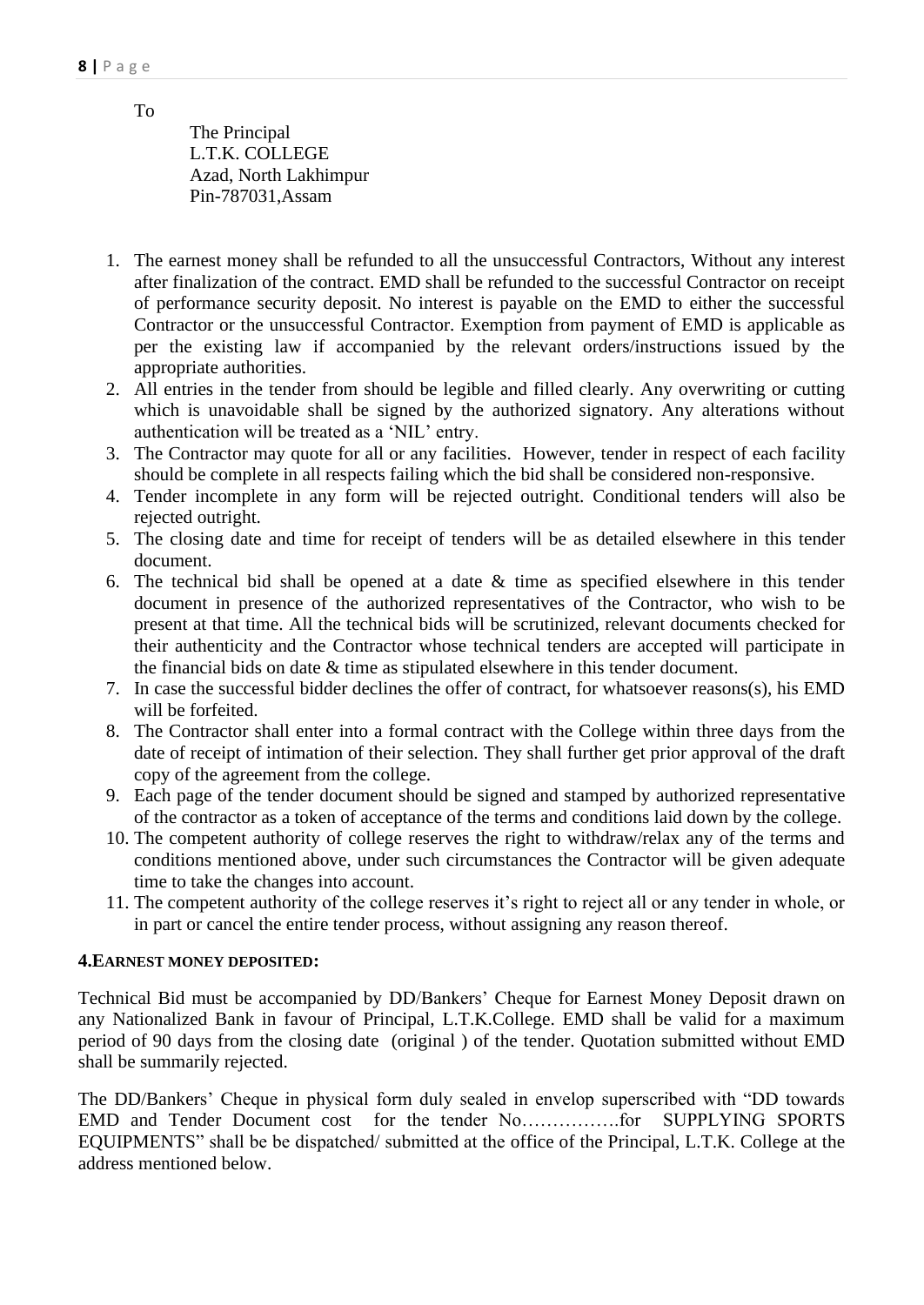To

The Principal L.T.K. COLLEGE Azad, North Lakhimpur Pin-787031,Assam

#### 5.BID EVALUATION CRITERIA:

- 1. In the first instance the Technical Bids shall be opened by the Authority of L.T.K. College in the presence of representative of Bidders, if available.
- 2. The date and time of the Technical Bids and Financial Bids is given for all.
- 3. The Bidders may depute their representatives for the opening of the Bids.
- 4. The Technical Bids will then be evaluated by the L.T.K. College internally.
- 5. Once the Technical Bids are accepted, the Financial Bids of the vendors (whose Technical Bids have been accepted) shall be opened.
- 6. If any vendors so desires, it may depute its representative for Financial Bid opening event also.
- 7. The decision of the Principal, L.T.K. College shall be final and binding.
- 8. The terms and conditions of Rastriya Ucchatar Shiksha Abhijan (RUSA) will be followed and implemented.
- 9. The terms and conditions of Public Financial Management System (PFMS) will be followed in case of all financial transaction issues.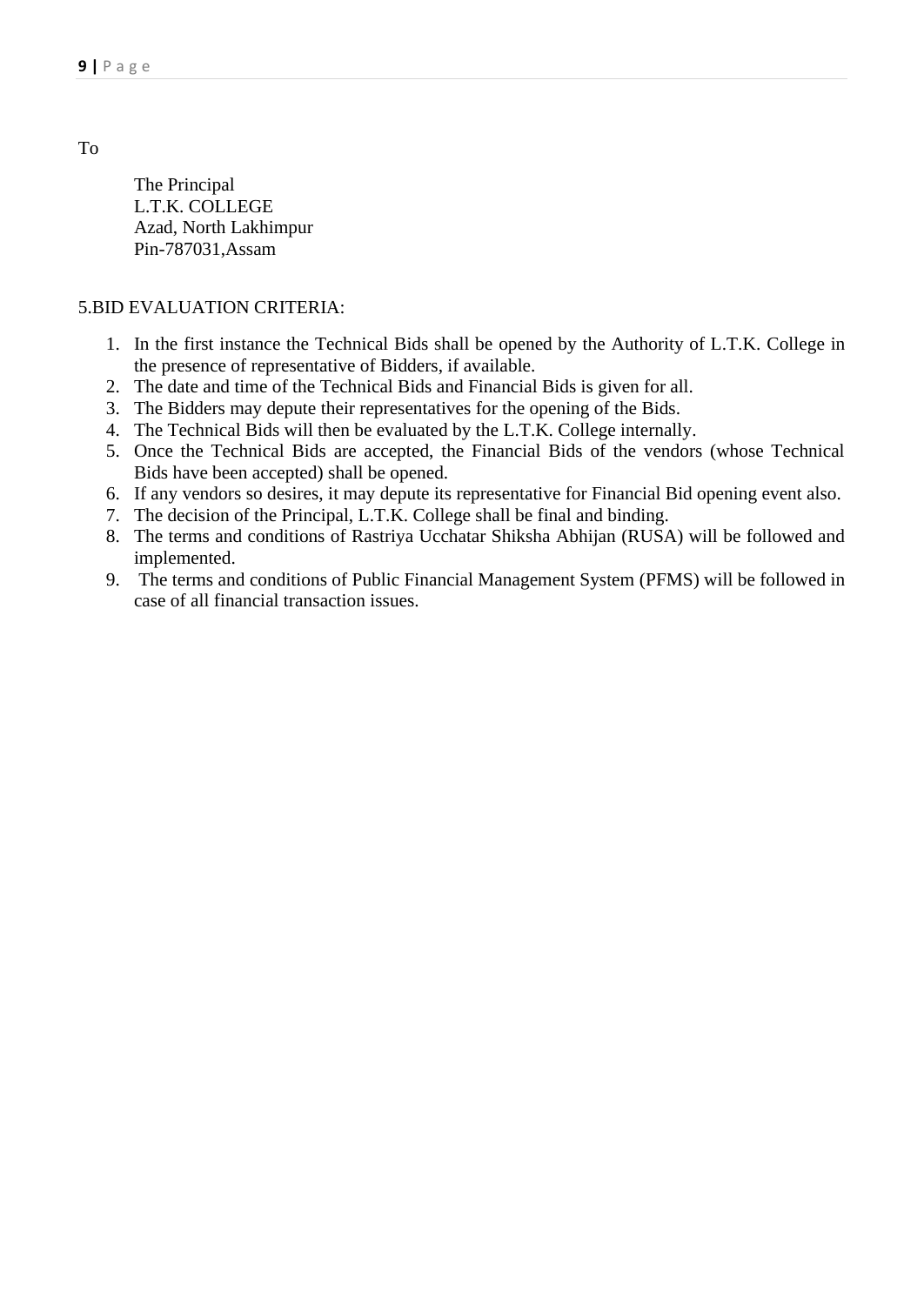#### ANNEXURE-I

#### TENDER DOCUMENT Name of Work PART-A : TECHNICAL BID

| Issued to: |  |  |
|------------|--|--|
|            |  |  |
|            |  |  |
|            |  |  |
|            |  |  |

Signature of the issuing authority with seal

## Brief description of the firm

|    | Sl. No.                                                                             |                                                                                                     |
|----|-------------------------------------------------------------------------------------|-----------------------------------------------------------------------------------------------------|
| 2. | Name of the Firms                                                                   |                                                                                                     |
|    | 3. Name of owner/Partner/Directors                                                  |                                                                                                     |
| 4. | Full particulars of office                                                          |                                                                                                     |
|    | (a) Address                                                                         |                                                                                                     |
|    | (b) Telephone No.                                                                   |                                                                                                     |
|    | $(c)$ Fax No.                                                                       |                                                                                                     |
|    | $(d)$ E-mail ID                                                                     |                                                                                                     |
|    | 5. Full particulars of the bankers of the farm                                      |                                                                                                     |
|    | (a) Name of the Bank and Branch                                                     |                                                                                                     |
|    | (b) Account type                                                                    |                                                                                                     |
|    | (c) Account No.                                                                     |                                                                                                     |
|    | $(d)$ IFSC                                                                          |                                                                                                     |
| 6. |                                                                                     | Registration details : (Self attested copes of all Certificates/Licenses/Permits/Registrations etc. |
|    | should be enclosed failing which the application is liable to be rejected outright) |                                                                                                     |
|    | PAN/GIR No.<br>a.                                                                   |                                                                                                     |
|    | <b>GST Registration No</b><br>b.                                                    |                                                                                                     |
|    | Service tax registration No.<br>$C_{\bullet}$                                       |                                                                                                     |
|    | EPF registration No.<br>d.                                                          |                                                                                                     |
|    | ESI registration No.<br>e.                                                          |                                                                                                     |
|    | Labour License issued under the Contract Labour Act., 1970<br>f.                    |                                                                                                     |
|    | 7. Details of Earnest Money Deposited                                               |                                                                                                     |
|    | Amount<br>a.                                                                        |                                                                                                     |
|    | DD No. and Date<br>b.                                                               |                                                                                                     |
|    | Drawn on bank<br>$C_{\bullet}$                                                      |                                                                                                     |
|    | Valid up<br>d.                                                                      |                                                                                                     |
|    |                                                                                     |                                                                                                     |

The above format may be used to provide requisite details.

Additional information, if any.

Date : Signature of authorized person Place : Full Name : (Company's Seal)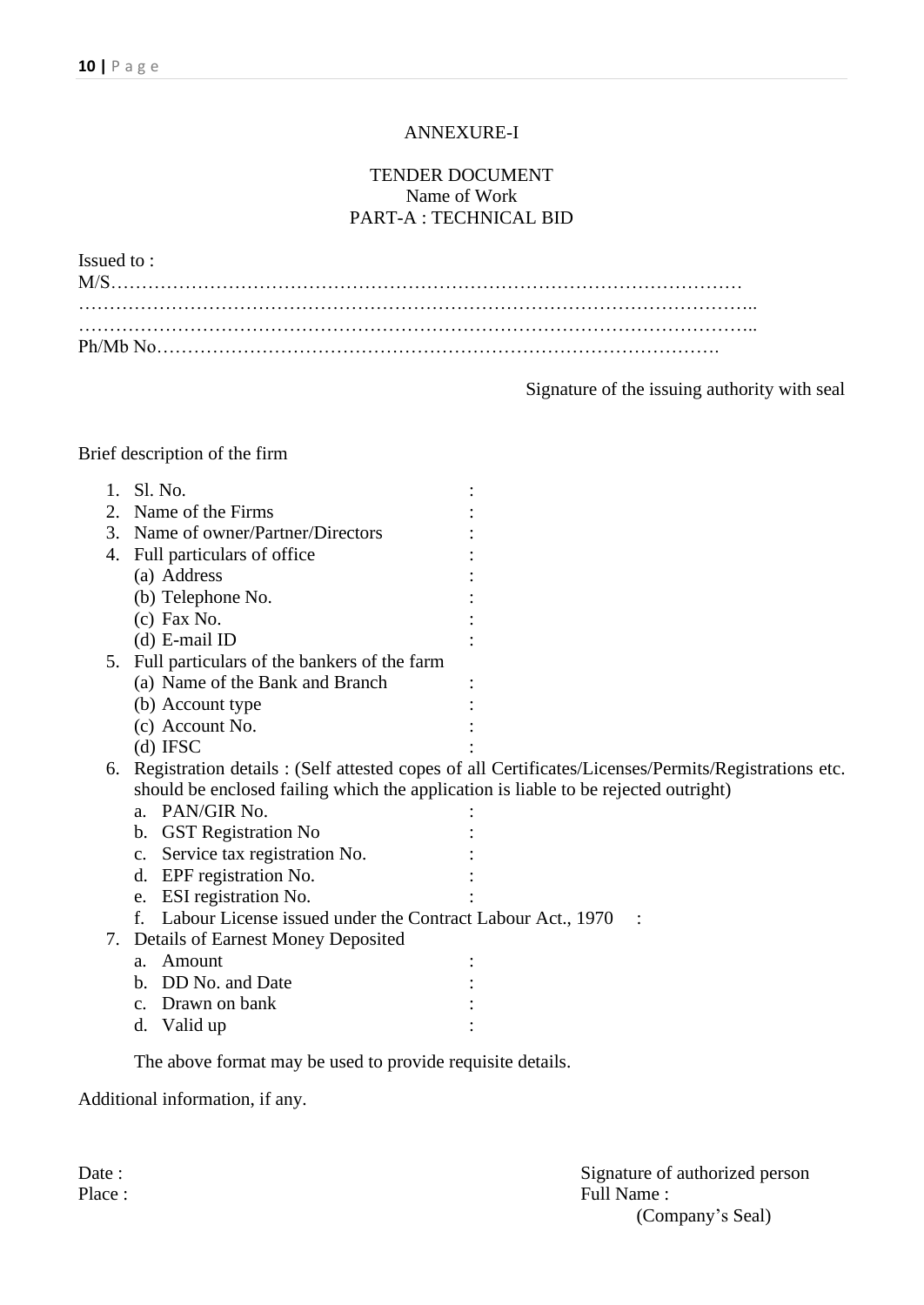#### DECLARATION

| competent to sign this declaration and execute this tender document. |  |  |
|----------------------------------------------------------------------|--|--|

I have carefully read and understood all the terms and conditions of the tender and hereby convey my acceptance of the same.

The information/document furnished along with the above application are true and authentic to the best of my knowledge and belief. I/We/are well aware of the fact that furnishing of any false information/fabricated document would lead to rejection of my tender at any stage besides liabilities towads prosecution under appropriate law.

Date : Signature of authorized person

Place : Full Name :

(Company's Seal)

N.B. The above declaration, duly signed and sealed by the authorized signatory of the company should be enclosed with Technical tender.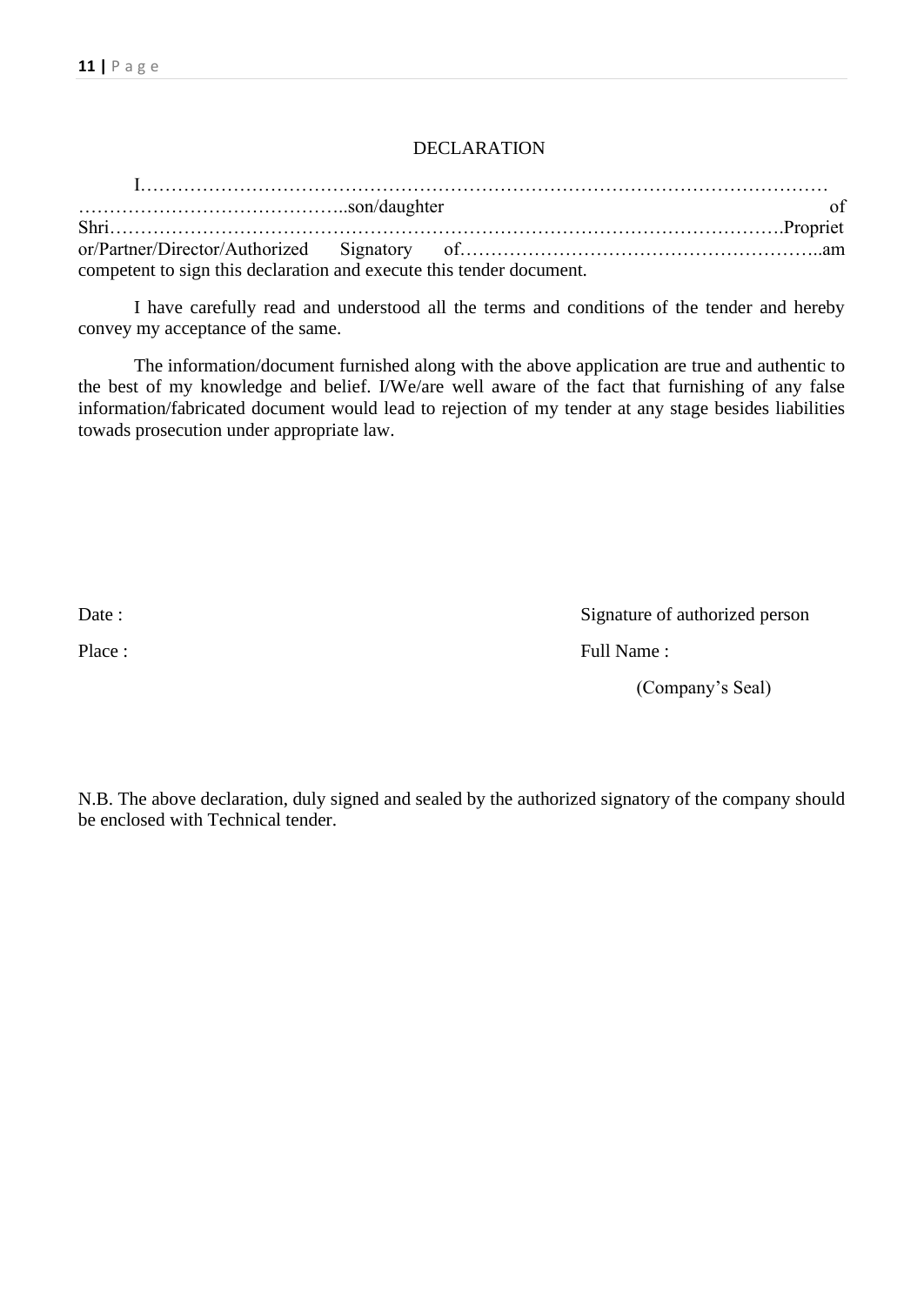#### Annexure I

#### *FINANCIAL BIDS*

## *Price Schedule: A(Supply of Sports Equipments)*

| S1.            | Name/<br>Items | with<br><b>Brand</b> | Quantity | Unit | Total | Discount | Others   | Actual |
|----------------|----------------|----------------------|----------|------|-------|----------|----------|--------|
| N <sub>o</sub> | Description    | Model/               |          | Rate | Cost  |          | (if any) | Cost   |
|                |                | Specifications       |          |      |       |          |          |        |
|                | Supply of      |                      |          |      |       |          |          |        |
|                | <b>Sports</b>  |                      |          |      |       |          |          |        |
|                | Equipments     |                      |          |      |       |          |          |        |
|                | (List enclosed |                      |          |      |       |          |          |        |
|                | in Annexure    |                      |          |      |       |          |          |        |
|                | II)            |                      |          |      |       |          |          |        |

Signature of the authorized signatory with seal of the tendering farm/company/agency

Date: Signature

Place: Full name

Designation & Seal

Address: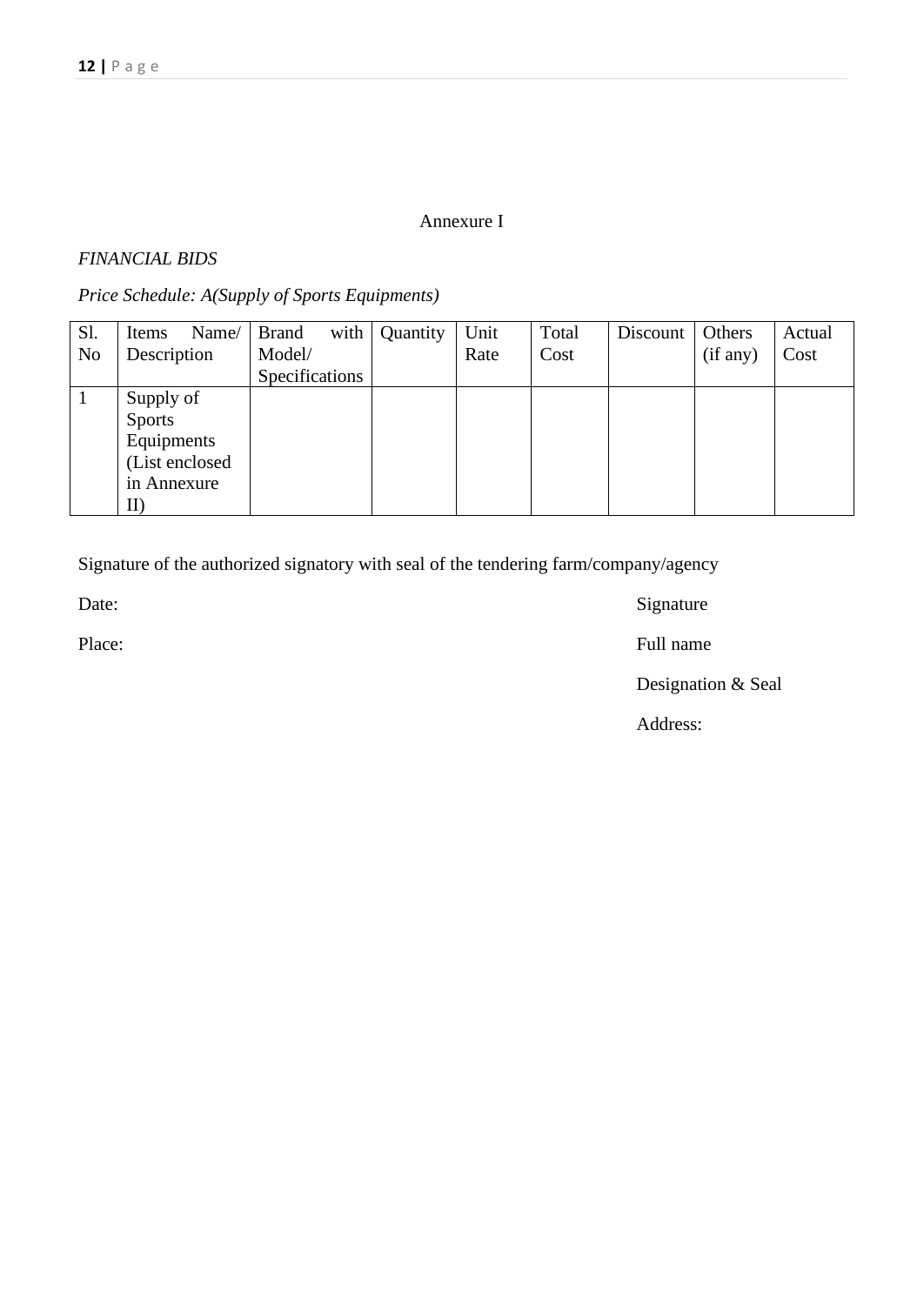## Annexure-II

| <b>SL</b><br>NO. | <b>Description of Item</b>                                                                                                                                                                                                                                                                                                                                                                                      | <b>Qnty</b>    | <b>Unit</b> |
|------------------|-----------------------------------------------------------------------------------------------------------------------------------------------------------------------------------------------------------------------------------------------------------------------------------------------------------------------------------------------------------------------------------------------------------------|----------------|-------------|
| $\mathbf{1}$     | Volleyball court providing levelling/Rolling of existing/Dressing<br>of court area with Sand and earth filling as directed including all<br>labour and necessary materials. Court Sizes As per FIVB<br>regulation Standard - 60 feet x 30 feet with the safety area<br>(1800 Sq Feet)                                                                                                                           | $\mathbf{1}$   | <b>Set</b>  |
| 2                | <b>Volleyball Cosco Super Volley (Leather)</b>                                                                                                                                                                                                                                                                                                                                                                  | 6              | <b>Pcs</b>  |
| 3                | <b>Volleyball Net Vixen Tournament</b>                                                                                                                                                                                                                                                                                                                                                                          | $\overline{2}$ | <b>Pcs</b>  |
| 4                | Volleyball Post (Made as per Standard Specification. Made of Heavy<br>Duty 75mm Round Steel Pipe with Telescopic System for Adjusting<br>Net. KOXTON KX-VBPTF (Including Civil works for installation of<br>Post)                                                                                                                                                                                               | $\mathbf{1}$   | Pair        |
| 5                | Electrifications or ilumination of Volleyball Court with installation<br>and commissioning. (Light Pole with arm 4 Nos, LED Light 200 (8Nos)<br>watt, Cables 2.5mm & 4mm, Underground Armered Cable Laying,<br>Switch, MCB, Switch Box for outdoor and Other accessories. (Rates<br>inclusive of Civil Works/ Fabrication of Light Post Installations,<br>Concealed wiring through C Pvc Pipe and fittings etc. | 1              | <b>Set</b>  |
| 6                | <b>Volleyball Net Antena Vixen Standard</b>                                                                                                                                                                                                                                                                                                                                                                     |                | Pair        |
| 7                | <b>Volleyball Jersey (Boys and Girls) Pesko Dryfit Dotknitt</b>                                                                                                                                                                                                                                                                                                                                                 | 18             | Pair        |
| 8                | <b>Volleyball/Cricket Guard Net 100x10</b>                                                                                                                                                                                                                                                                                                                                                                      | 3              | <b>Pcs</b>  |
| 9                | <b>Cricket Bat SG English Willow</b>                                                                                                                                                                                                                                                                                                                                                                            | 3              | Pcs         |
| 10               | <b>Batting Pad SG Light Weight (Leather)</b>                                                                                                                                                                                                                                                                                                                                                                    | 3              | Pair        |
| 11               | <b>Cricket Helmet SG Aeroselect</b>                                                                                                                                                                                                                                                                                                                                                                             | 3              | <b>Pcs</b>  |
| 12               | <b>Batting Gloves SG Light Weight (Leather)</b>                                                                                                                                                                                                                                                                                                                                                                 | 3              | Pair        |
| 13               | <b>Wicket Keeping Gloves SG League</b>                                                                                                                                                                                                                                                                                                                                                                          | 1              | Pair        |
| 14               | <b>Thigh Pad SG Test</b>                                                                                                                                                                                                                                                                                                                                                                                        | 3              | Pcs         |
| 15               | <b>Wicket Keeping Legguard SG Club</b>                                                                                                                                                                                                                                                                                                                                                                          | 1              | Pair        |
| 16               | <b>Kit Bag SG Teampak</b>                                                                                                                                                                                                                                                                                                                                                                                       | $\overline{2}$ | Pcs         |
| 17               | <b>Inner Gloves SG Test</b>                                                                                                                                                                                                                                                                                                                                                                                     | 3              | Pair        |
| 18               | <b>Cricket Ball SG Club</b>                                                                                                                                                                                                                                                                                                                                                                                     | 12             | <b>Pcs</b>  |
| 19               | <b>Stump Set SG Tournament</b>                                                                                                                                                                                                                                                                                                                                                                                  | $\mathbf{1}$   | Set         |
| 20               | <b>Cricket Mat</b>                                                                                                                                                                                                                                                                                                                                                                                              | $\mathbf{1}$   | Pc          |
| 21               | <b>Cricket Dress with pant SG Club</b>                                                                                                                                                                                                                                                                                                                                                                          | 14             | Pair        |
| 22               | <b>Trunk Tournament with Sticker</b>                                                                                                                                                                                                                                                                                                                                                                            | 1              | Pc          |
| 23               | <b>Badminton Racket Li-Ning/Yonex</b>                                                                                                                                                                                                                                                                                                                                                                           | 4              | <b>Pcs</b>  |
| 24               | <b>Shuttle Cock Li-Ning</b>                                                                                                                                                                                                                                                                                                                                                                                     | 4              | Tube        |
| 25               | <b>Badminton Net KTR</b>                                                                                                                                                                                                                                                                                                                                                                                        | 1              | Pc          |
| 26               | <b>Football No-5 NIVIA</b>                                                                                                                                                                                                                                                                                                                                                                                      | 2              | <b>Pcs</b>  |
| 27               | <b>Football Jersey Pesko</b>                                                                                                                                                                                                                                                                                                                                                                                    | 16             | Pair        |
| 28               | Cones 6" for training and competitions                                                                                                                                                                                                                                                                                                                                                                          | 15             | Pcs         |